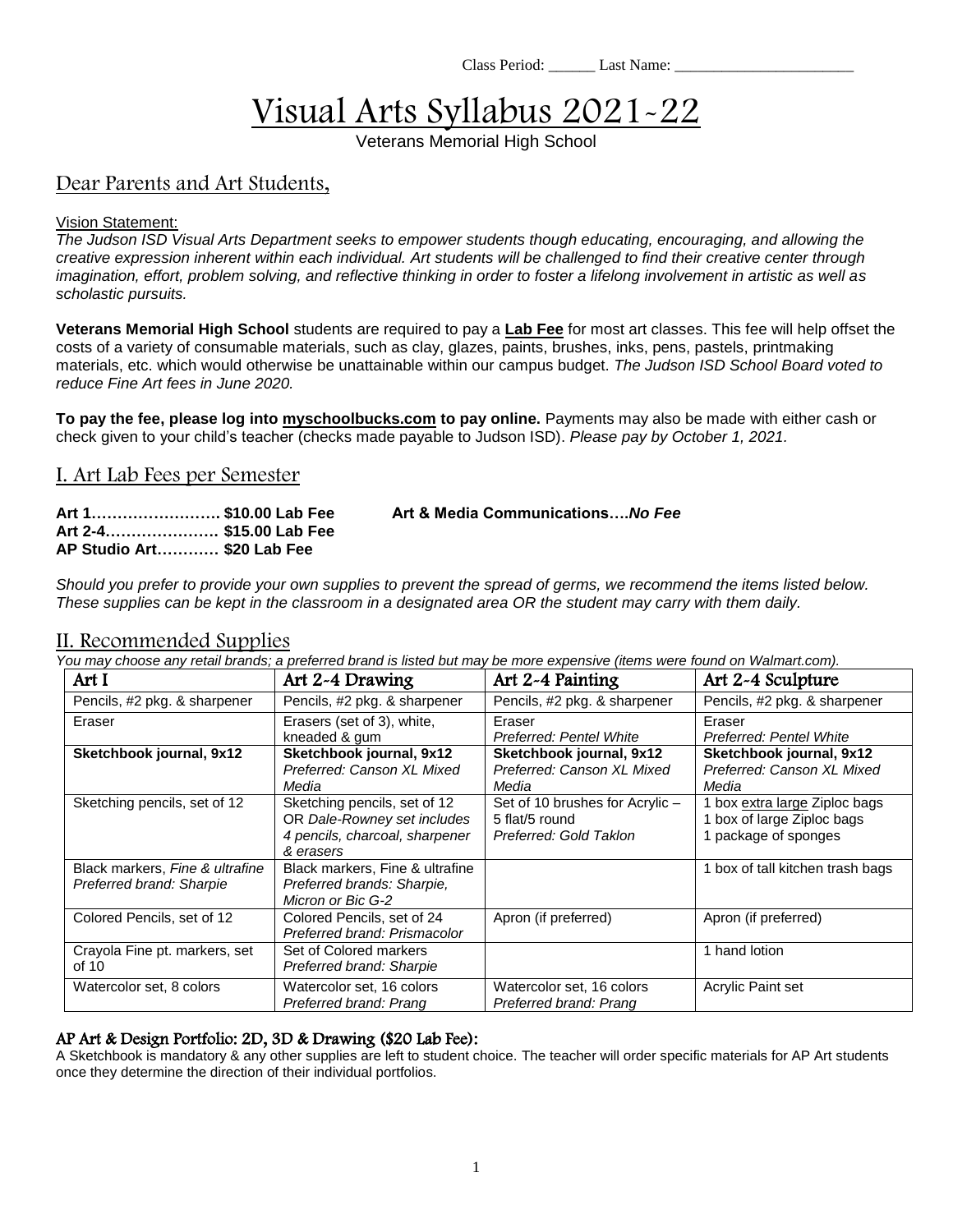Class Period: Last Name:

# III. Grading Policy

#### **Grading will follow District Policy – with an emphasis on participation and effort.**

*The only way a student fails a Judson ISD art class is by not participating or failing to turn in assignments. Please pay attention to the comments on progress reports and report cards.* 

- Students will not be allowed to use class-time to complete make-up/late work it must be completed at home or during tutorial time.
- Late work will be accepted up until 3 days before the end of the 9 weeks.
- Students may retake exams if they receive a failing grade but must do so within one week of original exam and must schedule an appointment outside of class time in which to test.

## IV. Class Expectations

- Students must follow all VMHS campus rules while in an art classroom.
- Students must follow specific Art Classroom Rules (below).

## V. Art Classroom Rules

#### BE COURTEOUS:

- Give teacher your complete attention during lectures.
- No profanity/disrespectful language allowed in the classroom.
- Respect other students and their property.
- Clean your work area at end of class.
- Remain seated until bell rings.

#### BE ON TIME:

- Always on time, never tardy!
- Have the necessary supplies out and be ready to work at beginning of class.
- Take proper care of the art supplies and equipment.

#### BE ON TASK:

- No sleeping or horseplay
- No working on other class assignments during class time
- No working on other students' art (peer encouragement and suggestions are encouraged)
- Do not use your electronic devices for games, movies, talking, texting; research only!

## BE SAFE:

- Follow directions carefully while using materials and/or tools that have the potential for harm.
- Students must follow appropriate safety measures to be allowed to use specific supplies.
- Save your snack foods & beverages for lunch or before/after school. Water bottles are always OK.

## VI. Contact Information

Please feel free to contact us by email with questions or concerns.

| <b>Mrs. Raenell Rodriguez</b> | <b>Mrs. Courtney Brown-Crecy</b> | Mrs. Khadijah Green-Gaskin | <b>Ms. Caitlyn Gutierrez</b> |
|-------------------------------|----------------------------------|----------------------------|------------------------------|
| AP Art & Design Portfolio     | Art 2-4 Sculpture                | Art 2-4 Painting           | Art 1                        |
| Art 2-4 Drawing               | Art I                            | Basketball/Track Coach     | Art & Media Communications   |
| H <sub>116</sub>              | C105                             | H308                       | C106                         |
| rrodriguez721@judsonisd.org   | cbrowncrecy@judsonisd.org        | kevans148@judsonisd.org    | cgutierrez951@judsonisd.org  |